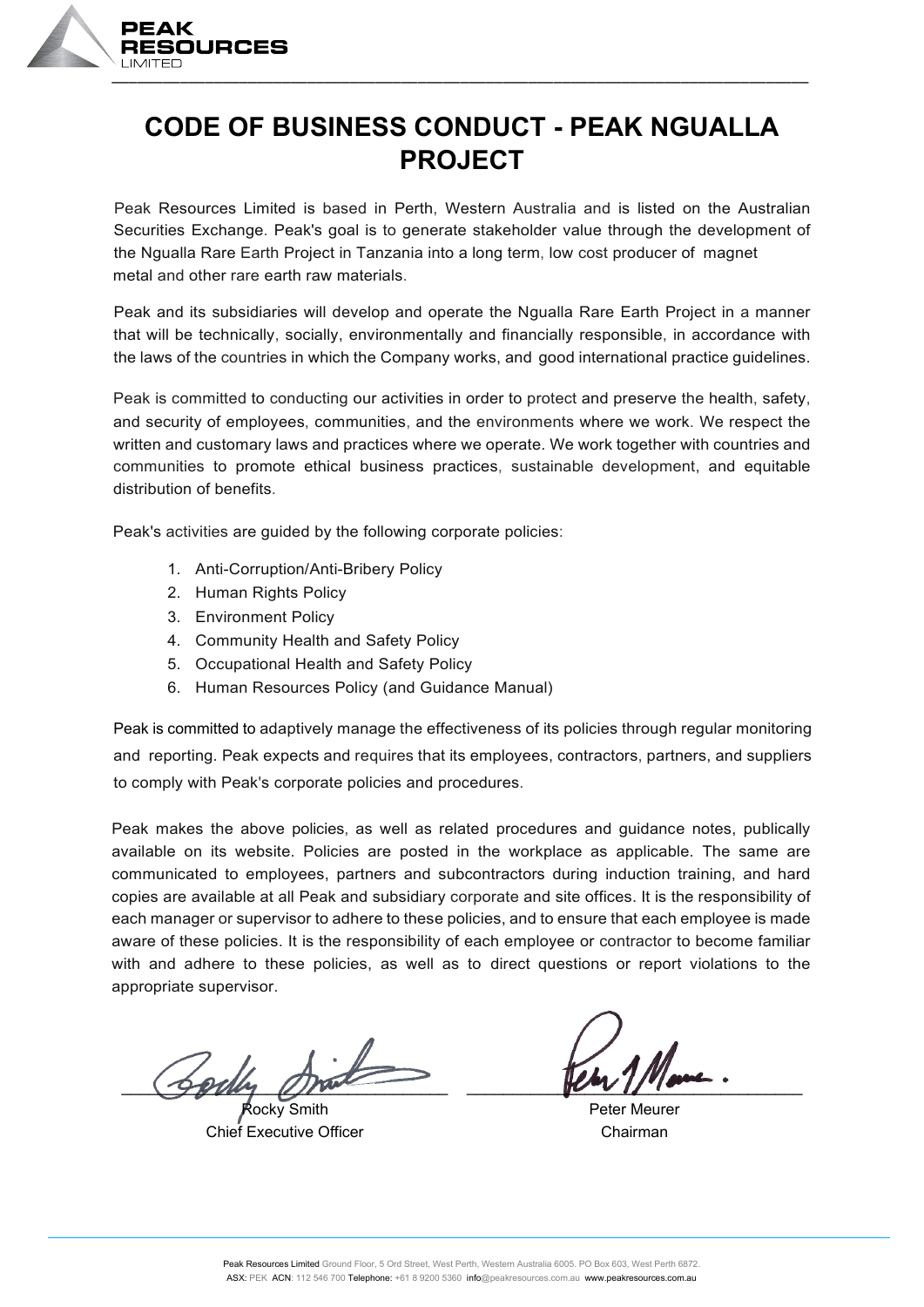

#### **1.ANTI-CORRUPTION & ANTI-BRIBERY POLICY**

Peak is committed to compliance with Australian and Tanzanian law, the OECD Convention on Combating Bribery of Foreign Public Officials in International Business Transactions (1999), good international industry practice<sup>1</sup>, and the laws and regulations of all countries in which we work.

Bribery of any government official in any country is strictly against Peak corporate policy. Peak personnel are prohibited from offering or paying any bribe to any employee, official, or agent of any government, commercial entity, or individual in connection with Peak activities. At no time will any employment be given to any sitting government official.

A bribe is any money or other thing of value offered or given, directly or indirectly, with the intent to secure improper advantage for Peak. An act is improper if it involves someone performing a function illegally, unethically, in bad faith, without impartially, or in breach of trust.

Should personnel believe they are in danger for refusing a bribe to an official, the health and safety of the individual will be paramount. All transactions, including professional fees and suppliers, will be documented, and any action taken will be promptly reported in writing to the appropriate supervisor.

As a general guide, the giving or receiving of gifts and gratuities is prohibited. However gifts of modest value that are part of normal business practice, such as an occasional meal, are acceptable, subject to the express requirement that the gift was not accepted in return for making or recommending any loan, granting any extension of time for payment of monies to the company or committing the company to any financial obligation in favour of the party offering or receiving the gift.

Where gifts are offered above a nominal value, they should be discussed with the supervisor to gain approval in advance of offering the gift or courtesy.

\_\_\_\_\_\_\_\_\_\_\_\_\_\_\_\_\_\_\_\_\_\_\_\_\_\_\_\_\_\_\_\_\_\_\_\_ \_\_\_\_\_\_\_\_\_\_\_\_\_\_\_\_\_\_\_\_\_\_\_\_\_\_\_\_\_\_\_\_\_\_\_\_\_

Rocky Smith Chief Executive Officer

1 As described in the US Foreign Corrupt Practices Act (FCPA) and the UK Bribery Act.

Peter Meurer Chairman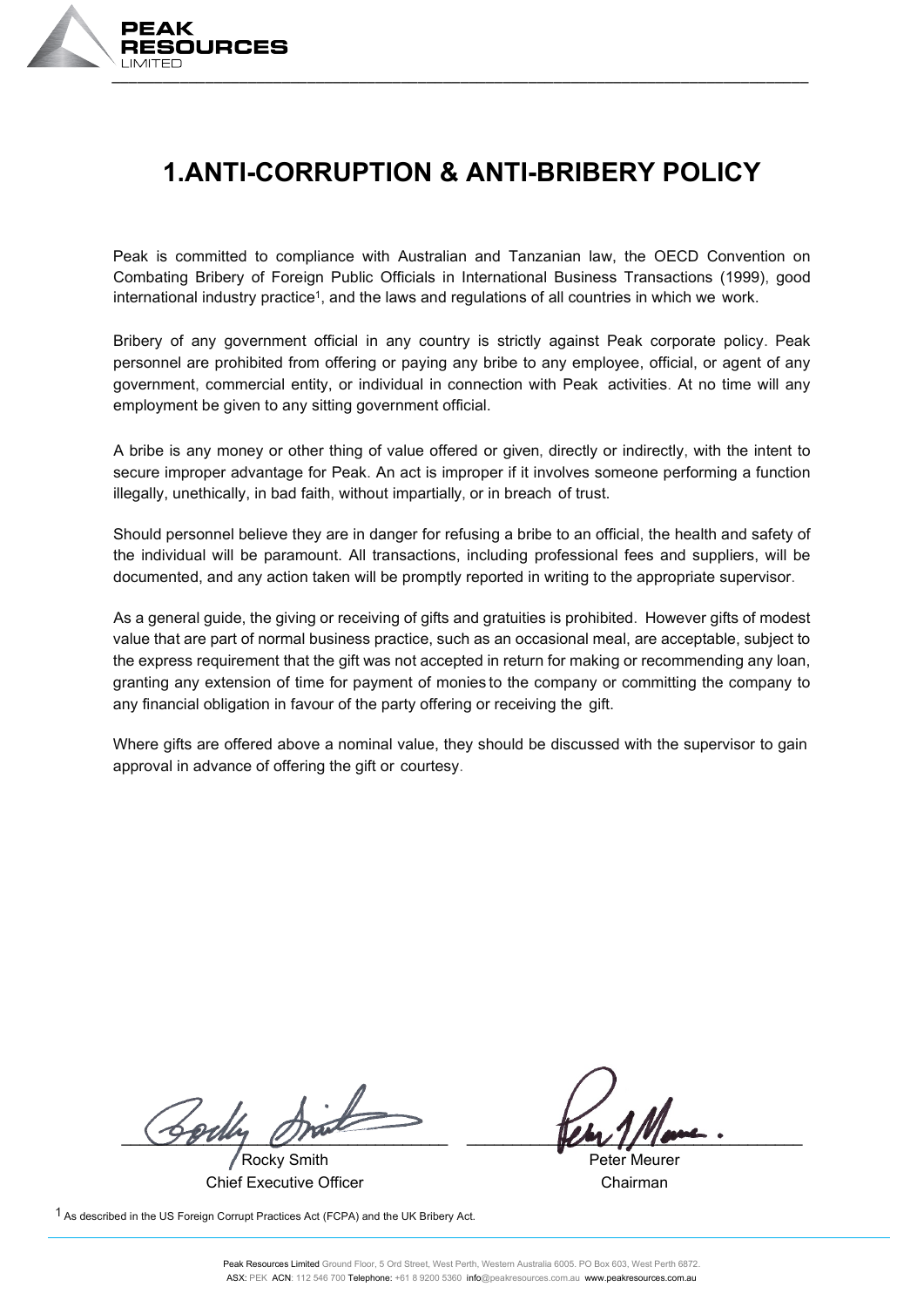

# **2.HUMAN RIGHTS POLICY**

Peak supports universal human rights as defined in the Universal Declaration of Human Rights and the Voluntary Principles on Security and Human Rights. Peak recognizes and respects the wellbeing and dignity of all employees, contractors, families and communities, and promotes civil relations and conflict prevention in the places where we work.

Peak will seek to engage with affected stakeholders to identify the most salient challenges affecting its activities.

Peak seeks to respect and preserve the cultural knowledge and practices of Indigenous Peoples , to engage with Indigenous communities based on the principles of free, prior, and informed consent, and to promote appropriate and sustainable development in a culturally appropriate manner.

Sorth

Rocky Smith Chief Executive Officer

Peter Meurer Chairman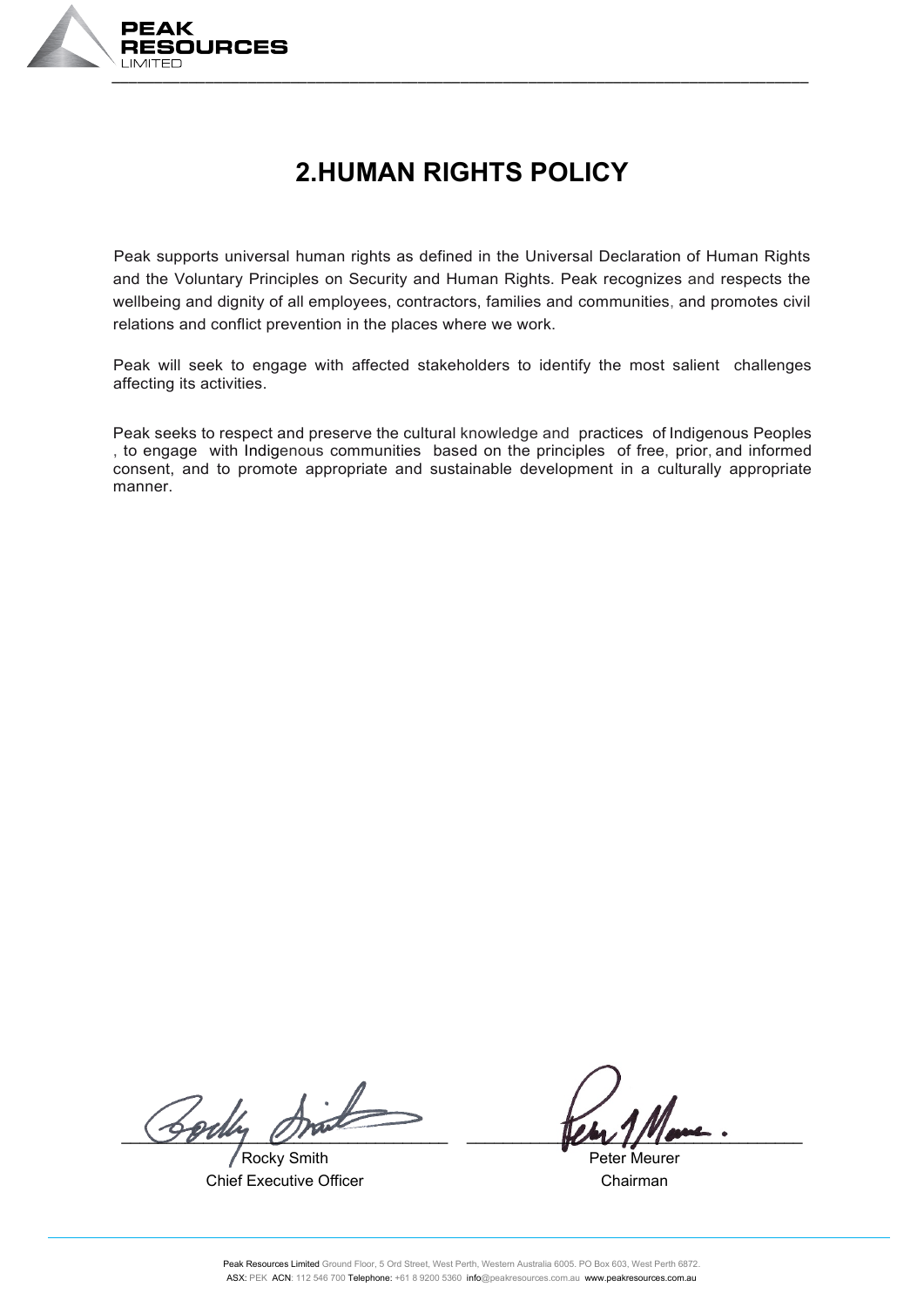

# **3.ENVIRONMENTAL POLICY**

Peak is committed to minimizing its environmental footprint and conducting its activities in a manner that conserves and protects biodiversity, maintains the benefits derived from ecosystem services, and promotes the sustainable management of living natural resources. This is accomplished by ensuring that environmental protection and conservation requirements are integrated into all development and operational activities, by providing adequate resources to environment protection and by means of undertaking effective planning and innovative practices.

Peak aims to develop a culture of respect for the environment and cultivate personnel responsibility for sound environmental management.

Peak's key goal in terms of this Environmental Policy is the prevention or minimization of negative impacts and the enhancement of positive impacts to biodiversity and the environment. Where negative impacts cannot be avoided, the Company will implement mitigation and remediation measures in line with relevant legislation and best practice principles, in order to reduce impacts on the environment.

Peak will also prevent pollution, the limiting of project-related greenhouse gas emissions, and the reduction and proper disposal of waste. Peak will respond quickly and effectively to accidents or incidents resulting from its activities in compliance with applicable national and international laws, regulations, conventions, and standards.

Wherever practicable Peak promotes the sustainable use of natural resources in association with our activities. Peak will develop, implement, and adaptively manage pollution prevention and biodiversity management plans and procedures as appropriate to each activity and facility. Peak will communicate with regulators, other operators, and stakeholders on environmental matters in order to ensure compliance, share knowledge and improve industry performance.

Bodly Drink

Rocky Smith Chief Executive Officer

Peter Meurer Chairman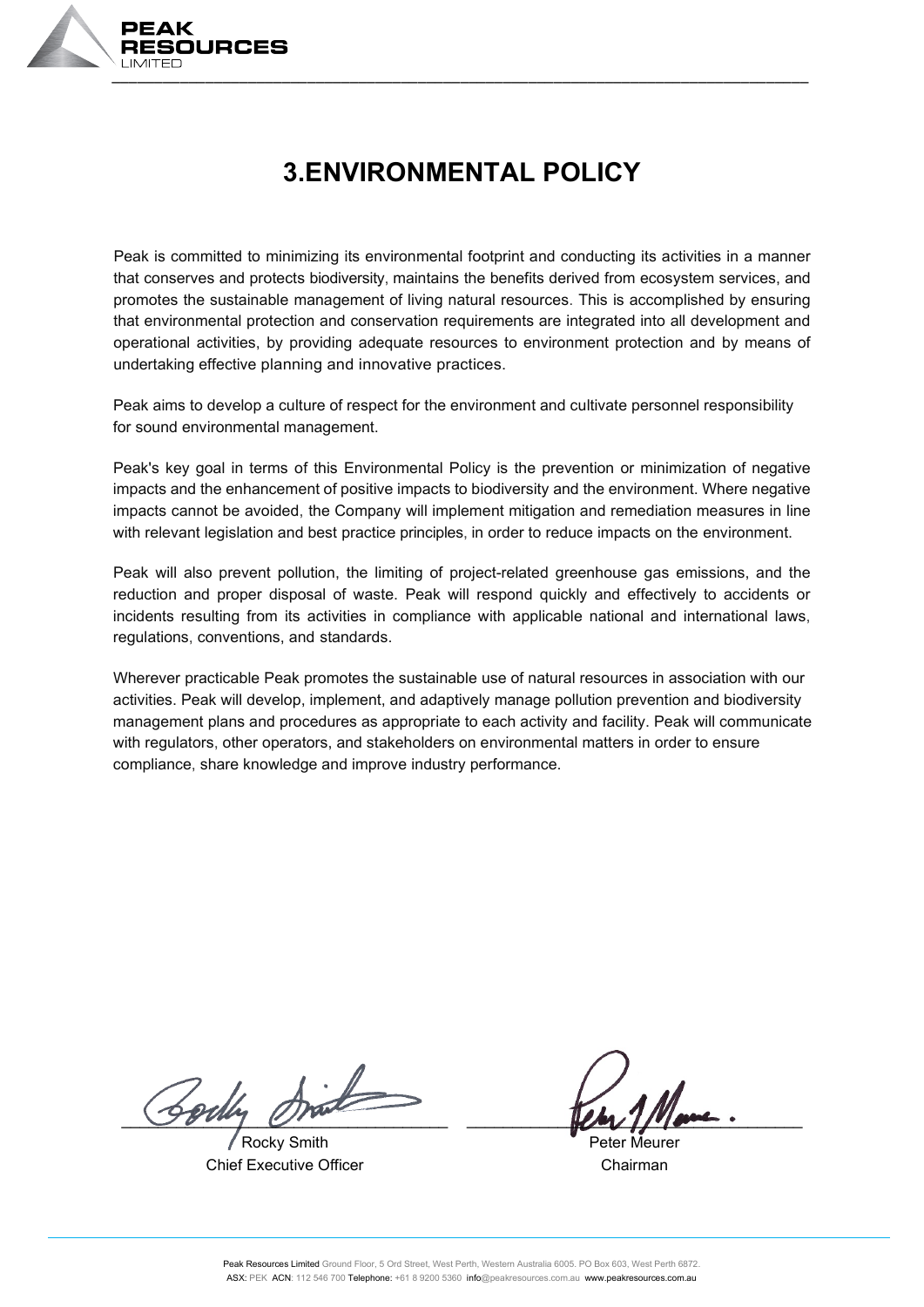

# **4.COMMUNITY HEALTH AND SAFETY POLICY**

Peak is committed to act in a manner that protects community health and safety,and benefits the communities where we work. Peak conducts its activities in a manner that will avoid or minimize risks to the health and safety of individuals, communities and the public. Peak safeguards people and property by anticipating and mitigating adverse health and safety impacts. Peak puts safety first and will not compromise safety of any person for the sake of production or its plant and equipment.

Peak promotes accident and injury prevention by conducting appropriate health and safety awareness training with affected persons and enlisting the active participation of every employee in safe work practices. Peak will provide training to all employees and contractors on safe conduct both in terms of job performance and off-work behavior.

Peak is committed to rapid, effective, appropriate and considerate response to accidents or emergencies resulting from its activities, in compliance with the applicable laws and regulations of the places where we work. Where laws and regulations are absent, Peak will act reasonably and responsibly.

 $\frac{1}{2}$   $\frac{1}{2}$   $\frac{1}{2}$   $\frac{1}{2}$   $\frac{1}{2}$   $\frac{1}{2}$   $\frac{1}{2}$   $\frac{1}{2}$   $\frac{1}{2}$   $\frac{1}{2}$   $\frac{1}{2}$   $\frac{1}{2}$   $\frac{1}{2}$   $\frac{1}{2}$   $\frac{1}{2}$   $\frac{1}{2}$   $\frac{1}{2}$   $\frac{1}{2}$   $\frac{1}{2}$   $\frac{1}{2}$   $\frac{1}{2}$   $\frac{1}{2}$ 

Rocky Smith Chief Executive Officer

Peter Meurer Chairman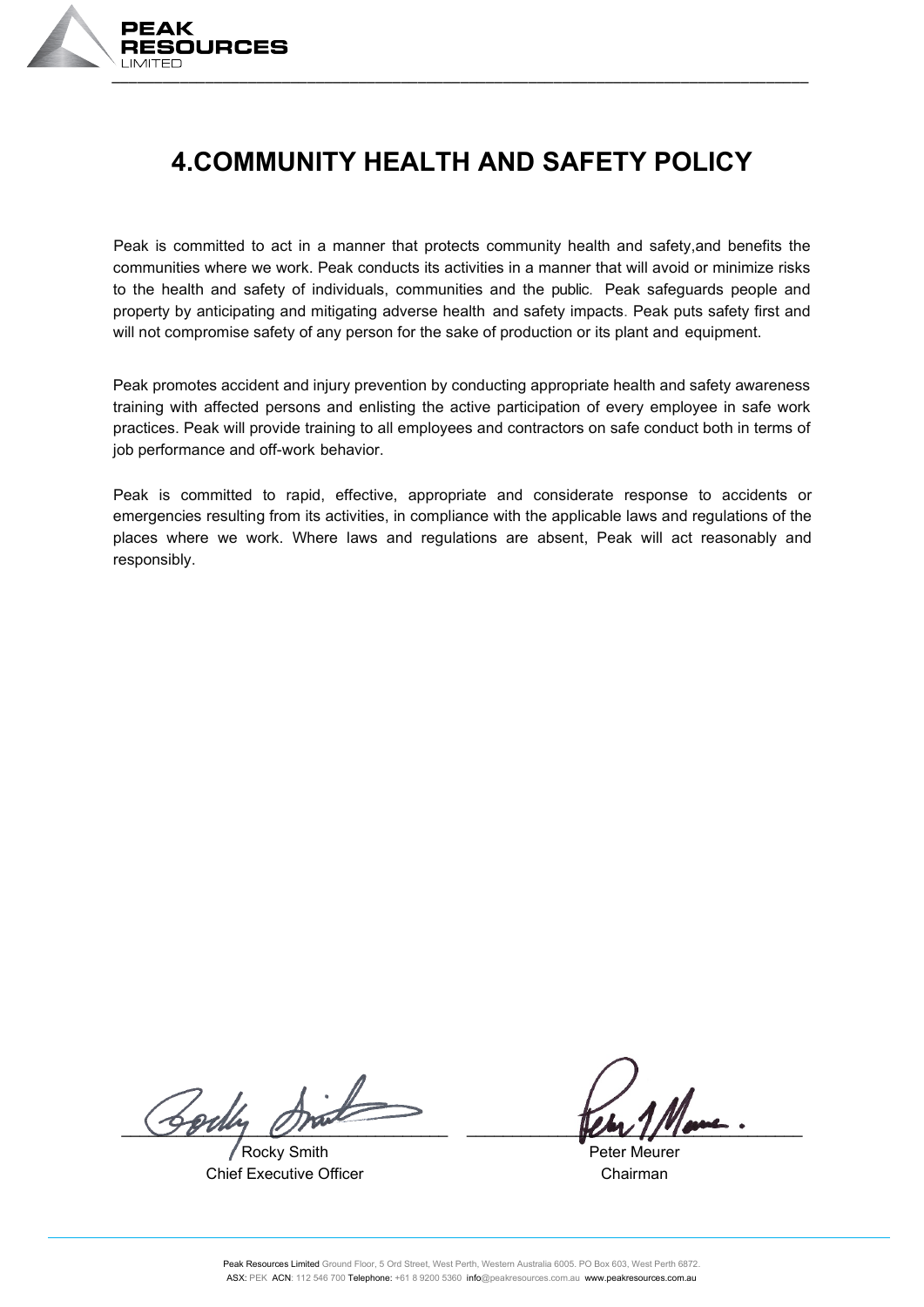

# **5.OCCUPATIONAL HEALTH & SAFETY POLICY**

The health and safety of all employees and contractors of Peak Resources Limited **("Peak")** is of paramount importance, Accordingly, Peak is committed to the elimination or control of hazards and the promotion and enforcement of safe working practices and behaviours

We will do this by the institution of appropriate policy, systems and management procedures with regard to the following specific areas of occupational health, hygiene and safety:

- The implementation of appropriate risk and hazard management processes in all of our activities;
- The provision of safe and appropriate equipment and conditions for all workplaces;
- The right for an employee to refuse to perform dangerous or unsafe work;
- Communication and consultation, inspection and reporting of health and safety issues and incidents;
- The provision of appropriate instruction, health and wellness training, first aid information and training for supervisory staff and other personnel;
- The provision of appropriate safety equipment and preventative measures with regard to the health and safety issues pertinent to the Company's operations;
- Compliance with all relevant legislative and statutory obligations:
- Emergency preparedness to minimise losses or injuries arising from an incident or unforeseen event;
- The incorporation of occupational health and safety requirements into all contract, construction, operations and purchase documentation;
- The utilisation from time to time of specialist occupational health, hygiene and safety services to advise management on appropriate health and safety policies and practices.

Our specific aims include, but are not limited to:

- The prevention, control and on-going management of occupational injury and illness;
- The prevention, control and on-going management of fire and explosion; and
- The prevention, control and on-going management of damage to tools, materials, equipment and buildings.

Peak employees and contractors at all levels are responsible for maintaining and striving to continually improve health and safety standards to reduce all forms of loss and/or injury to the lowest possible level. Supervisors have an additional responsibility to ensure that this policy is effectively implemented in their area of control

 $\frac{1}{2}$ 

Rocky Smith Chief Executive Officer

Peter Meurer Chairman